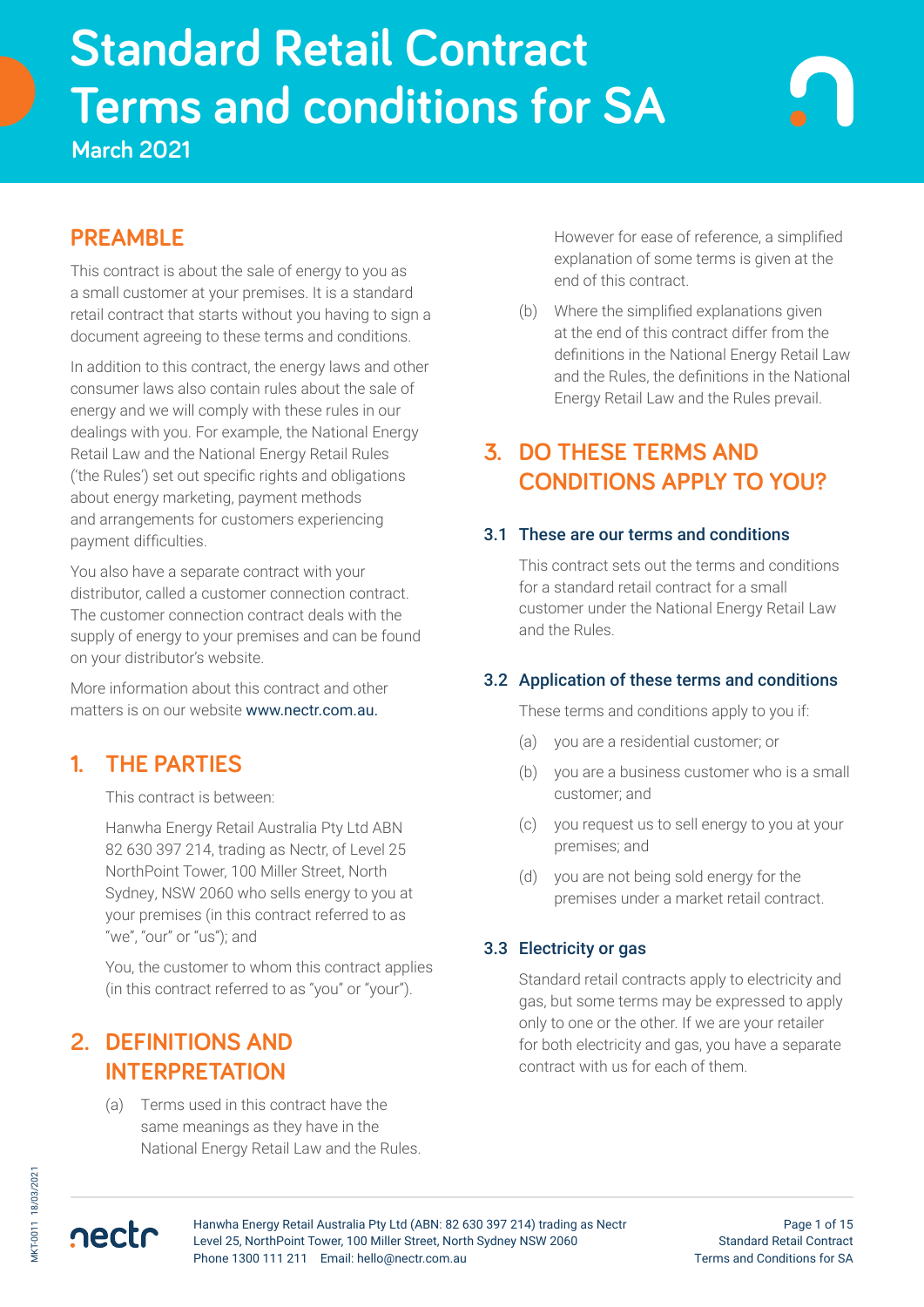## **4. WHAT IS THE TERM OF THIS CONTRACT?**

### 4.1 When does this contract start?

This contract starts on the date you satisfy any pre-conditions set out in the National Energy Retail Law and the Rules, including giving us *acceptable identification* and your contact details for billing purposes.

### 4.2 When does this contract end?

- (a) This contract ends:
	- (i) if you give us a notice stating you wish to end the contract-subject to paragraph (b), on a date advised by us of which we will give you at least 5 but no more than 20 business days notice; or
	- (ii) if you are no longer a small customer:
		- (a) subject to paragraph (b), on a date specified by us, of which we will give you at least 5 but no more than 20 business days notice; or
		- (b) if you have not told us of a change in the use of your energyfrom the time of the change in use; or
	- (iii) if we both agree to a date to end the contract-on the date that is agreed; or
	- (iv) if you start to buy energy for the premises:
		- (a) from us under a market retail contract-on the date the market retail contract starts; or
		- (b) from a different retailer under a customer retail contract – on the date the customer retail contract starts; or
- (v) if a different customer starts to buy energy for the premises-on the date that customer's contract starts; or
- (vi) if the premises are disconnected and you have not met the requirements in the Rules for reconnection-10 business days from the date of disconnection.
- (b) If you do not give us safe and unhindered access to the premises to conduct a final *meter* reading (where relevant), this contract will not end under paragraph (a) (i) or (ii) until we have issued you a final bill and you have paid any outstanding amount for the sale of energy.
- (c) Rights and obligations accrued before the end of this contract continue despite the end of the contract, including any obligations to pay amounts to us.

#### 4.3 Vacating your premises

- (a) If you are vacating your premises, you must provide your forwarding address to us for your final bill in addition to a notice under clause 4.2(a)(i) of this contract.
- (b) When we receive the notice, we must use our best endeavours to arrange for the reading of the *meter* on the date specified in your notice (or as soon as possible after that date if you do not provide access to your *meter* on that date) and send a final bill to you at the forwarding address stated in your notice.
- (c) You will continue to be responsible for charges for the premises until your contract ends in accordance with clause 4.2 of this contract.

nectr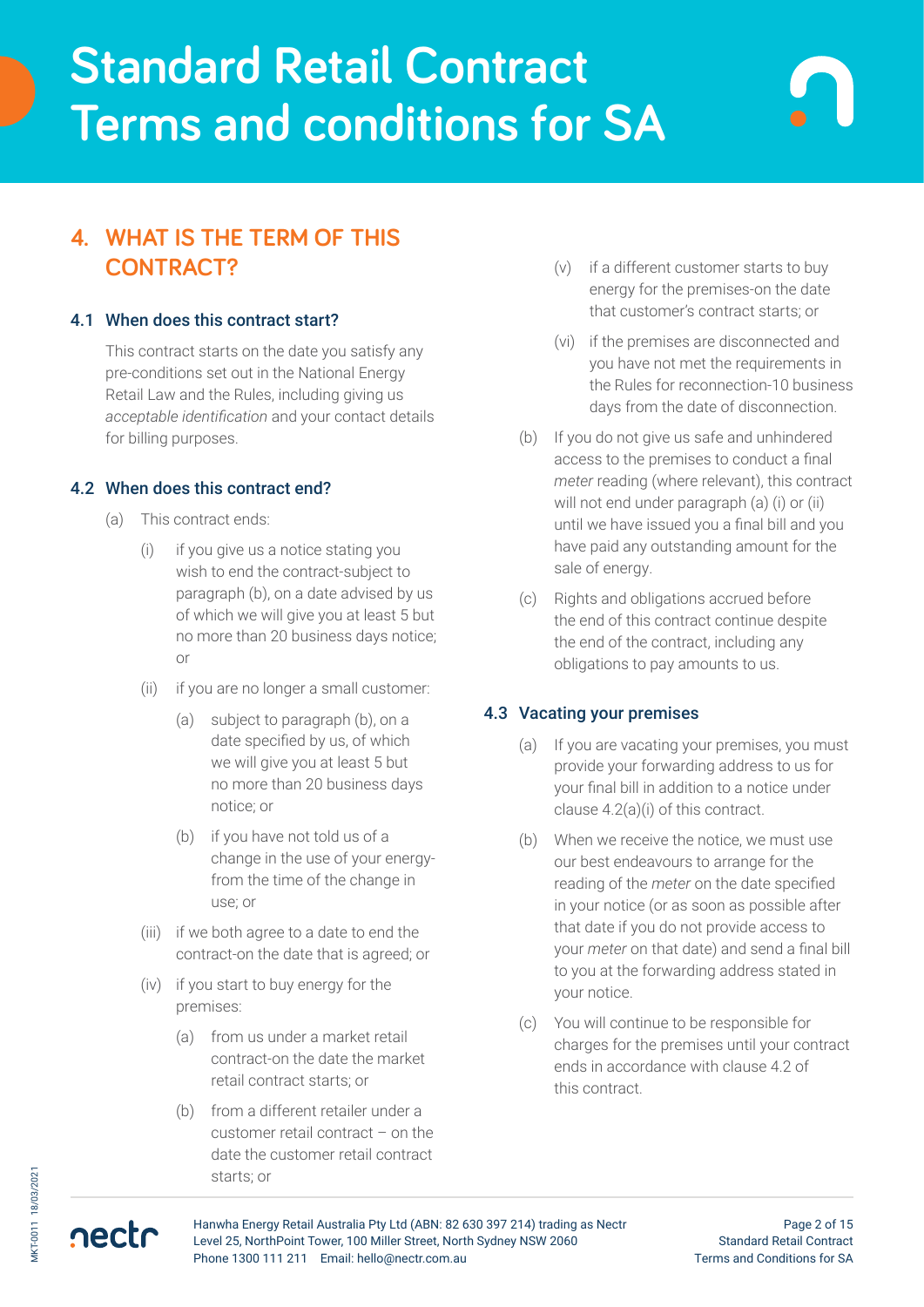# **5. SCOPE OF THIS CONTRACT**

### 5.1 What is covered by this contract?

- (a) Under this contract we agree to sell you energy at your premises. We also agree to meet other obligations set out in this contract and to comply with the energy laws, including, where we sell you electricity, the provision, installation and maintenance of your *meter.*
- (b) In return, you agree:
	- (i) to be responsible for charges for energy supplied to the premises until this contract ends under clause 4.2 even if you vacate the premises earlier; and
	- (ii) to pay the amounts billed by us under this contract; and
	- (iii) to meet your obligations under this contract and the energy laws.

#### 5.2 What is not covered by this contract?

This contract does not cover the physical connection of your premises to the distribution system, including the maintenance of that connection and the supply of energy to your premises and, where we sell you gas, provision of metering equipment. This is the role of your distributor under a separate contract called a customer connection contract.

# **6. YOUR GENERAL OBLIGATIONS**

### 6.1 Full information

You must give us any information we reasonably require for the purposes of this contract. The information must be correct, and you must not mislead or deceive us in relation to any information provided to us.

### 6.2 Updating information

#### You must tell us promptly if:

- (a) information you have provided to us changes, including if your billing address changes or if your use of energy changes (for example, if you start running a business at the premises); or
- (b) you are aware of any change that materially affects access to your *meter* or to other equipment involved in providing *metering* services at the premises.

### 6.3 Life support equipment

- (a) If a person living or intending to live at your premises requires *life support equipment,* you must:
	- (i) register the premises with us or your distributor; and
	- (ii) provide *medical confirmation* for the premises.
- (b) Subject to satisfying the requirements in the Rules, your premises may cease to be registered as having *life support equipment*  if *medical confirmation* is not provided to us or your distributor.
- (c) You must tell us or your distributor if the *life support equipment* is no longer required at the premises.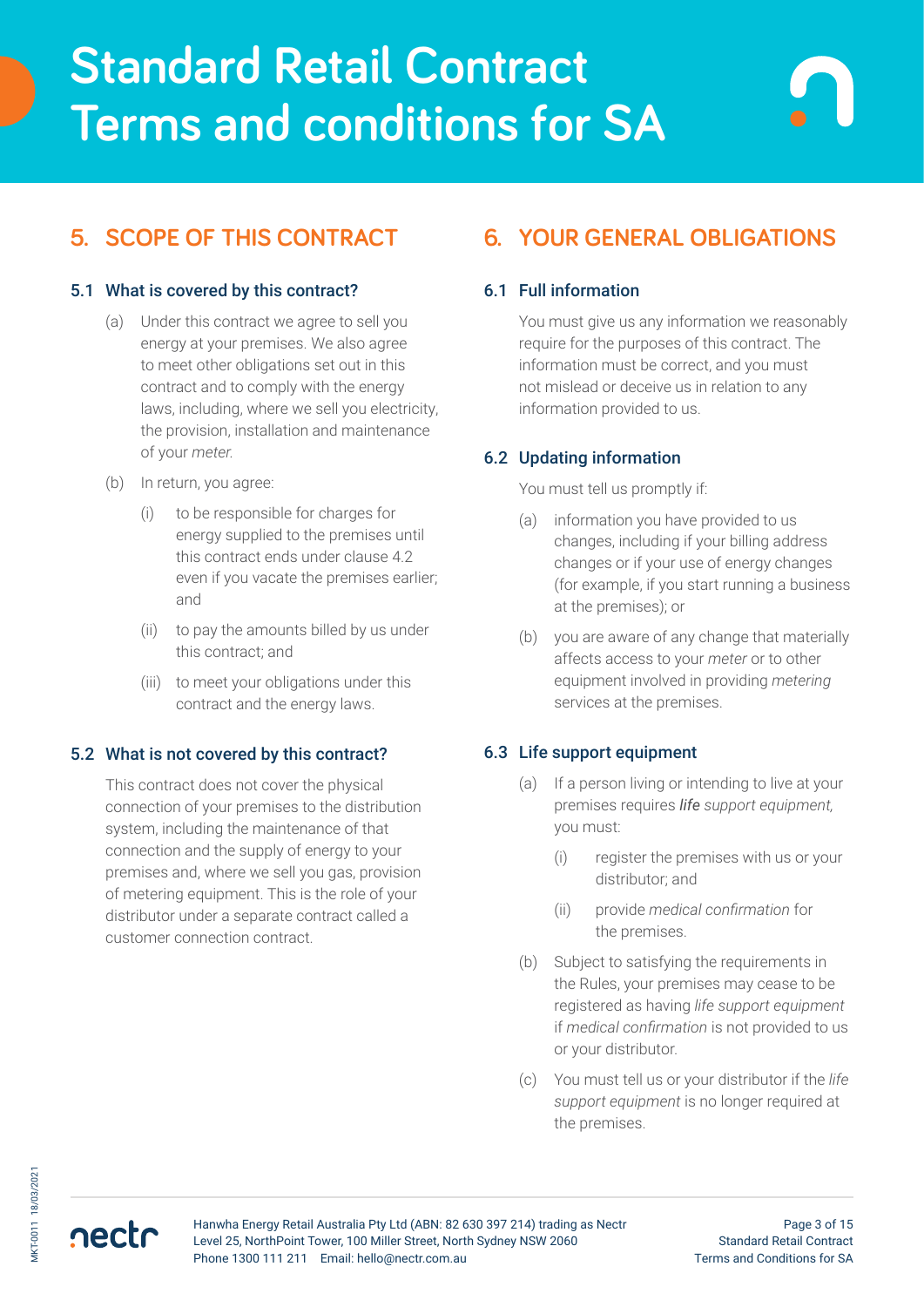- (d) If you tell us that a person living or intending to live at your premises requires *life support equipment*, we must give you:
	- (i) at least 50 business days to provide *medical confirmation* for the premises;
	- (ii) general advice that there may be a *distributor planned interruption, retailer planned interruption* or *unplanned interruption* to the supply of energy to the premises;
	- (iii) at least 4 business days' notice in writing of any *retailer planned interruption* to the supply of electricity to the premises unless we have obtained your explicit consent to the *interruption* occurring on a specified date;
	- (iv) information to assist you to prepare a plan of action in case of an *unplanned interruption*; and
	- (v) emergency telephone contact numbers.

### 6.4 Obligations if you are not an owner

If you cannot meet an obligation relating to your premises under this contract because you are not the owner you will not be in breach of the obligation if you take all reasonable steps to ensure that the owner or other person responsible for the premises fulfils the obligation.

## **7. OUR LIABILITY**

(a) The quality and reliability of your electricity supply and the quality, pressure and continuity of your gas supply is subject to a variety of factors that are beyond our control as your retailer, including accidents, emergencies, weather conditions, vandalism, system demand, the technical

limitations of the distribution system and the acts of other persons (such as your distributor), including at the direction of a *relevant authority*.

- (b) To the extent permitted by law, we give no condition, warranty or undertaking, and we make no representation to you, about the condition or suitability of energy, its quality, fitness for purpose or safety, other than those set out in this contract.
- (c) Unless we have acted in bad faith or negligently, the National Energy Retail Law excludes our liability for any loss or damage you suffer as a result of the total or partial failure to supply energy to your premises, which includes any loss or damage you suffer as a result of the defective supply of energy.

## **8. PRICE FOR ENERGY AND OTHER SERVICES**

### 8.1 What are our tariffs and charges?

- (a) Our tariffs and charges for the sale of energy to you under this contract are our standing offer prices. These are published on our website and include your distributor's charges.
- (b) Different tariffs and charges may apply to you depending on your circumstances. The conditions for each tariff and charge are set out in our standing offer prices.

#### Note:

We do not impose any charges for the termination of this contract.

nectr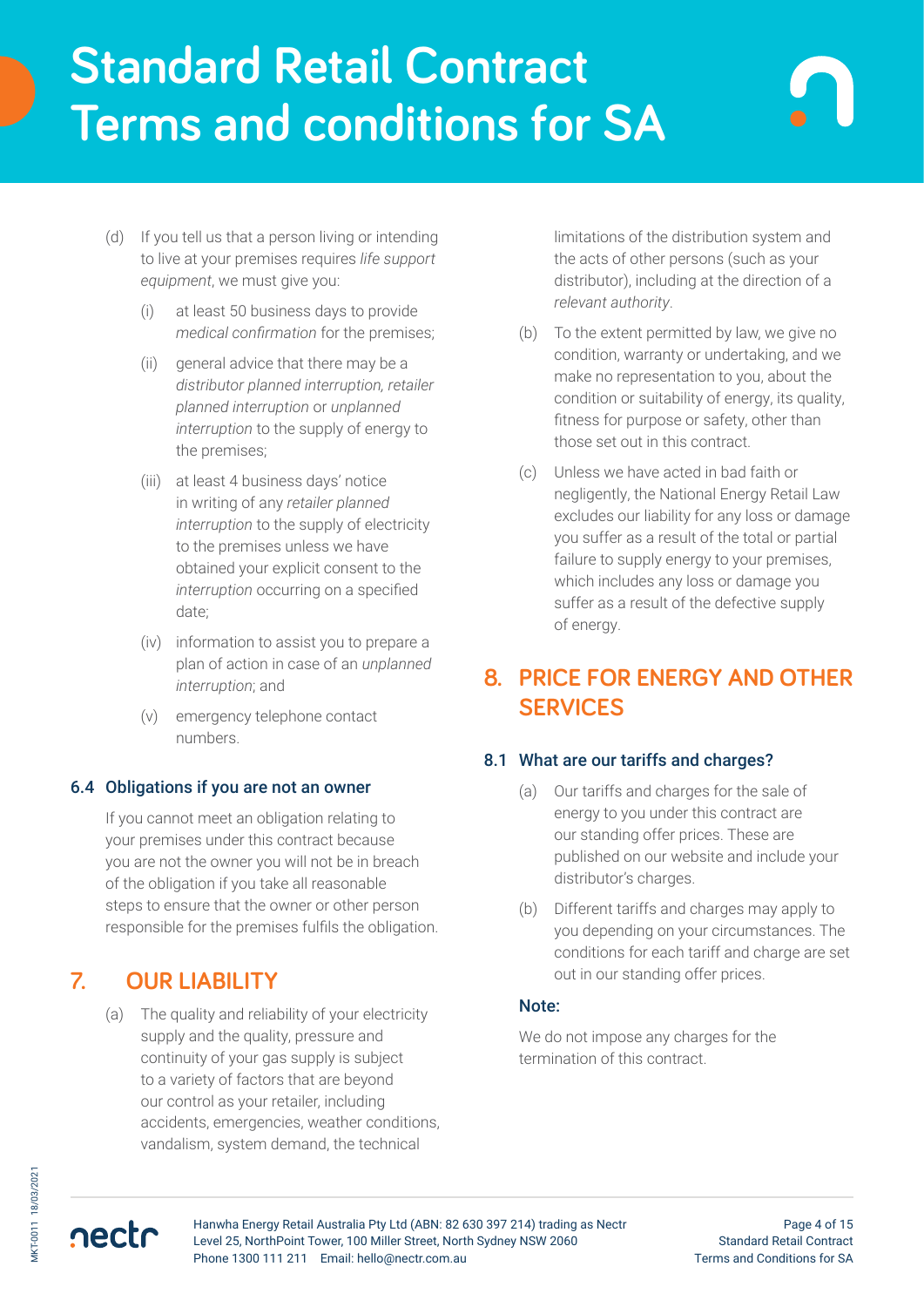- (a) If we vary our standing offer prices, we will publish the variation in a newspaper and on our website at least 10 business days before it starts.
- (a1) We will also:
	- (i) notify you at least five business days before the variation in the tariffs and charges are to apply to you; and
	- (ii) deliver the notice by your preferred form of communication where you have communicated this to us, or otherwise by the same method as that used for delivery of your bill.
- (a2) The notice must:
	- (i) specify that your tariffs and charges are being varied;
	- (ii) specify the date on which the variation will come into effect;
	- (iii) identify your existing tariffs and charges inclusive of GST;
	- (iv) identify your tariffs and charges as varied inclusive of GST;
	- (v) specify that the tariffs and charges identified in paragraphs (a2)(iii) and (iv) are inclusive of GST; and
	- (vi) specify that you can request historical billing data and, if you are being sold electricity, energy consumption data, from us.
- (a3) Despite clause 8.2 of this contract, we are not required to provide a notice under paragraph (a1):
	- (i) where you have entered into a standard retail contract with us within 10 business days before the date

on which the variation referred to in clause 8.2(a) is to take effect, and we have informed you of such variation;

- (ii) where your standing offer prices are regulated, or are otherwise set by legislation, a government agency or regulatory authority;
- (iii) where the variations to the tariffs and charges are a direct result of a change to, or withdrawal or expiry of, a government funded energy charge rebate, concession or relief scheme; or
- (iv) where the variations to the tariffs and charges are a direct result of a change to any bank charges or fees, credit card charges or fees, or payment processing charges or fees applicable to you.
- (a4) Despite paragraph (a1)(i), we will provide you with the notice under paragraph (a1) as soon as practicable, and in any event no later than your next bill, where the variations to your tariffs and charges are a direct result of a tariff reassignment by the distributor pursuant to clause 6B.A3.2 of the NER. For the purpose of providing a notice under this paragraph (a4), the reference to:
	- (i) "are being varied" in paragraph (a2)(i) is taken to be "are being varied or have been varied (whichever is applicable)"; and
	- (ii) "will come into effect" in paragraph (a2)(ii) is taken to be "will come into effect or has come into effect (whichever is applicable)".
- (b) Our standing offer prices will not be varied more often than once every 6 months.

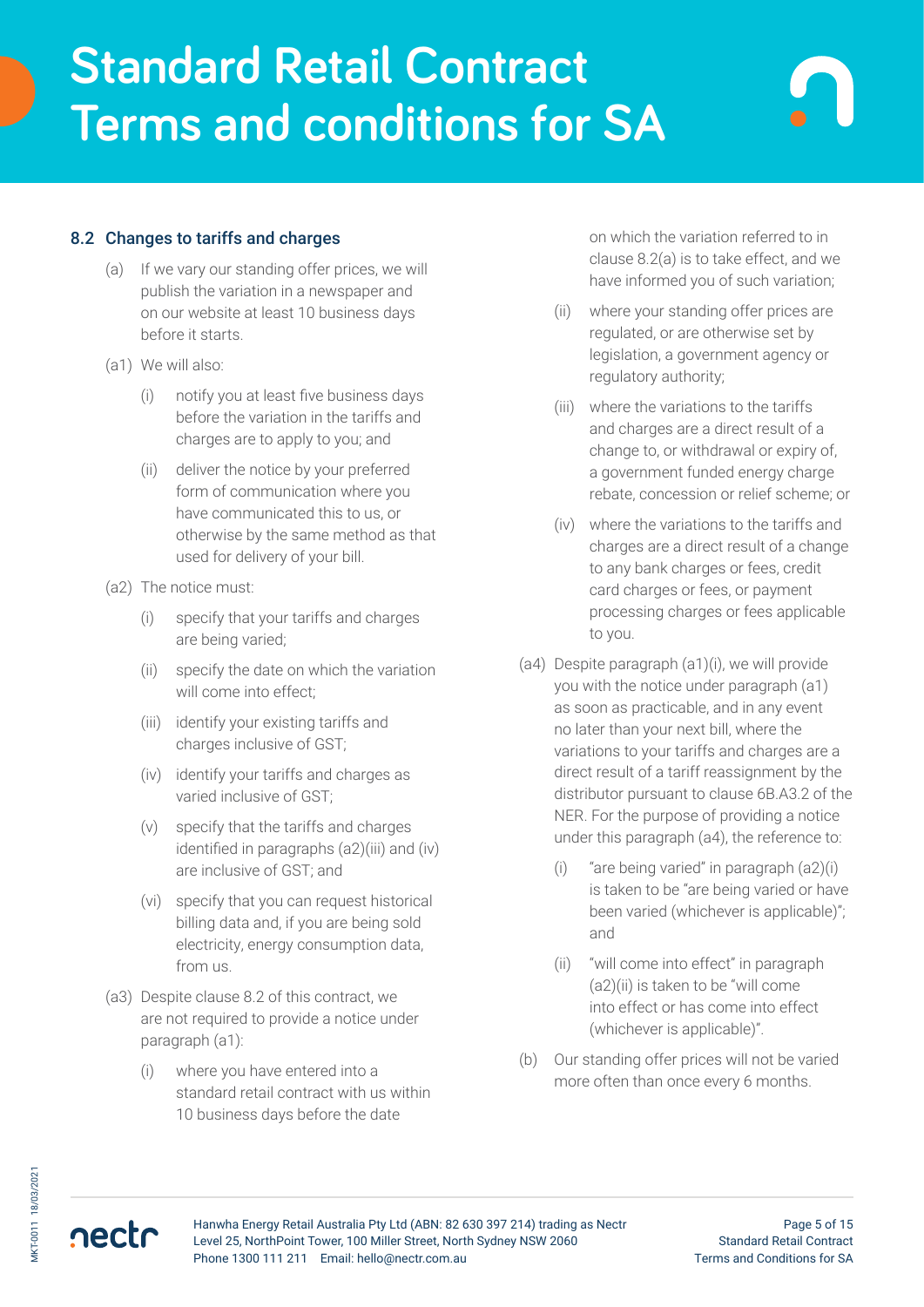## 8.3 Variation of tariff due to change of use

If a change in your use of energy means you are no longer eligible for the particular tariff you are on, we may transfer you to a new tariff under our standing offer prices:

- (a) if you notify us there has been a change of use-from the date of notification; or
- (b) if you have not notified us of the change of use-retrospectively from the date the change of use occurred.

### 8.4 Variation of tariff or type of tariff on request

- (a) If you think you satisfy the conditions applying to another tariff or type of tariff under our standing offer prices, you can ask us to review your current circumstances to see whether that tariff or type of tariff can apply to you.
- (b) If you meet the requirements for another tariff or type of tariff and request us to do so, we must:
	- (i) transfer you to that other tariff within 10 business days; or
	- (ii) transfer you to that other type of tariff from the date the *meter* is read or the type of *meter* is changed (if needed).

## 8.5 Changes to tariffs or type of tariff during a billing cycle

If a tariff applying to you changes during a billing cycle, we will calculate your next bill on a proportionate basis.

## 8.6 GST

nectr

(a) Amounts specified in the standing offer prices from time to time and other amounts payable under this contract may be

stated to be exclusive or inclusive of GST. Paragraph (b) applies unless an amount is stated to include GST.

(b) Where an amount paid by you under this contract is payment for a "taxable supply" as defined for GST purposes, to the extent permitted by law, that payment will be increased so that the cost of the GST payable on the taxable supply is passed on to the recipient of that taxable supply.

## **9. BILLING**

### 9.1 General

We will send a bill to you as soon as possible after the end of each billing cycle. We will send the bill:

- (a) to you at the address nominated by you; or
- (b) to a person authorised in writing by you to act on your behalf at the address specified by you.

## 9.2 Calculating the bill

Bills we send to you ('your bills') will be calculated on:

- (a) the amount of energy consumed at your premises during the billing cycle (using information obtained from reading your *meter* or otherwise in accordance with the Rules); and
- (b) the amount of fees and charges for any other services provided under this contract during the billing cycle; and
- (c) the charges payable for services provided by your distributor, including connection charges if you have asked for a new connection or connection alteration and have not made alternative arrangements with your distributor.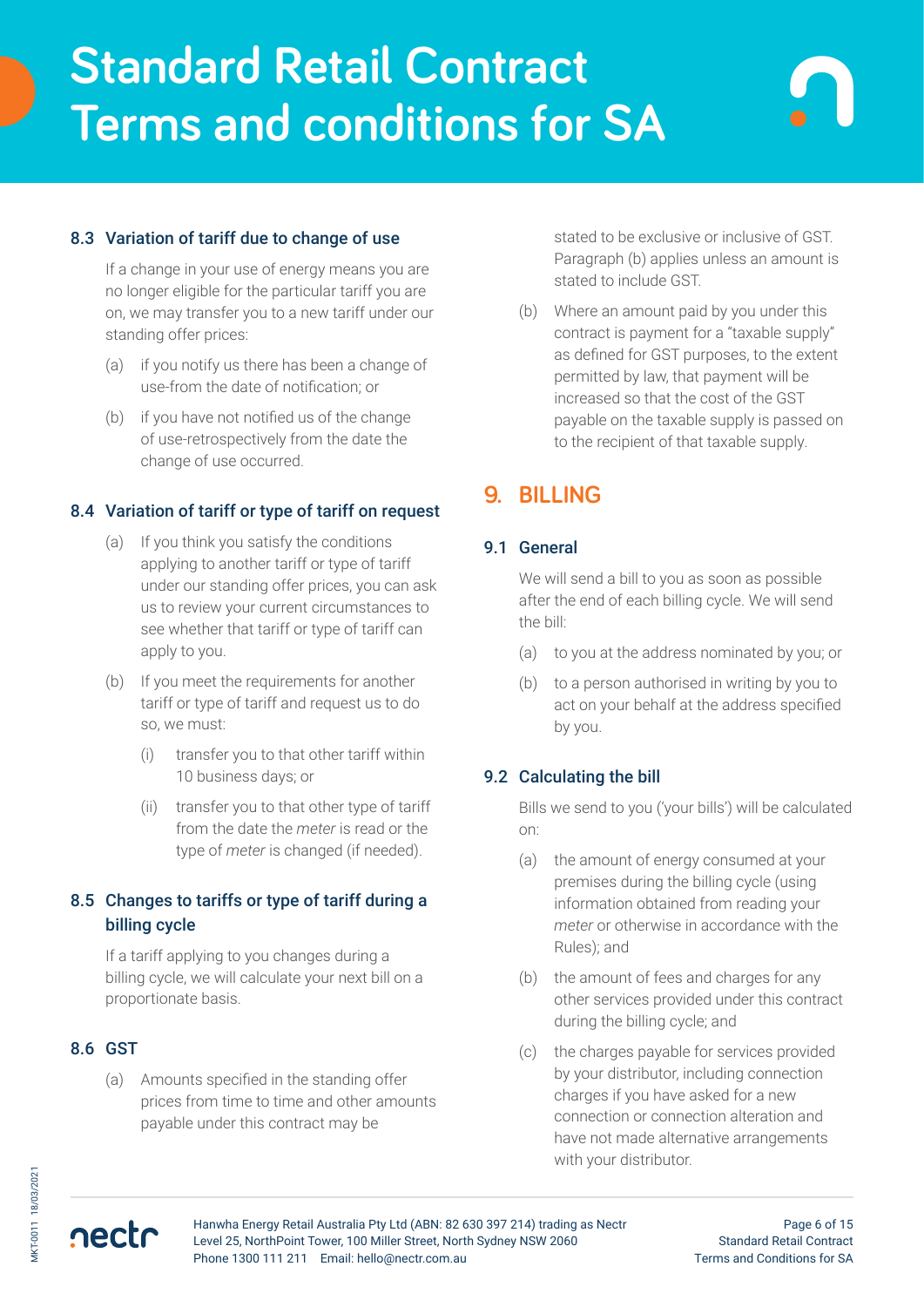### 9.3 Estimating the energy usage

- (a) We may estimate the amount of energy consumed at your premises if your *meter* cannot be read, if your *metering data* is not obtained (for example, if access to the *meter* is not given or the *meter* breaks down or is faulty), or if you otherwise consent.
- (b) If we estimate the amount of energy consumed at your premises to calculate a bill, we must:
	- (i) clearly state on the bill that it is based on an estimation; and
	- (ii) when your *meter* is later read, adjust your bill for the difference between the estimate and the energy actually used.
- (c) If the later *meter* read shows that you have been undercharged, we will allow you to pay the undercharged amount in instalments, over the same period of time during which the *meter* was not read (if less than 12 months), or otherwise over 12 months.
- (d) If the *meter* has not been read due to your actions, and you request us to replace the estimated bill with a bill based on an actual reading of the *meter*, we will comply with your request but may charge you any cost we incur in doing so.

#### 9.4 Your historical billing information

Upon request, we must give you information about your billing history for the previous 2 years free of charge. However, we may charge you if you require information going back more than 2 years or we have already given you this information:

- (a) 4 times in the previous 12 months, where this contract relates to electricity; or
- (b) in the previous 12 months, where this contract relates to gas.

## 9.4A Your electricity (only consumption information)

Upon request, we must give you information about your electricity consumption for up to 2 years free of charge. However, we may charge you if:

- (a) we have already given you this information 4 times in the previous 12 months; or
- (b) the information requested is different in manner or form to any minimum requirements we are required to meet; or
- (c) the information is requested by a representative you have authorised to act on your behalf, and that request is part of a request the representative makes to us in relation to more than one customer.

### 9.5 Bill smoothing

We may, where you agree, arrange for you to pay your bills under a bill smoothing arrangement, which is based on a 12 monthly estimate of your energy consumption.

## **10. PAYING YOUR BILL**

#### 10.1 What you have to pay

You must pay to us the amount shown on each bill by the date for payment (the *pay-by date*) on the bill. The *pay-by date* will be no earlier than 13 business days from the date on which we issue your bill.

### 10.2 Issue of reminder notices

If you have not paid your bill by the *pay-by date*, we will send you a *reminder notice* that payment is required. The reminder notice will give you

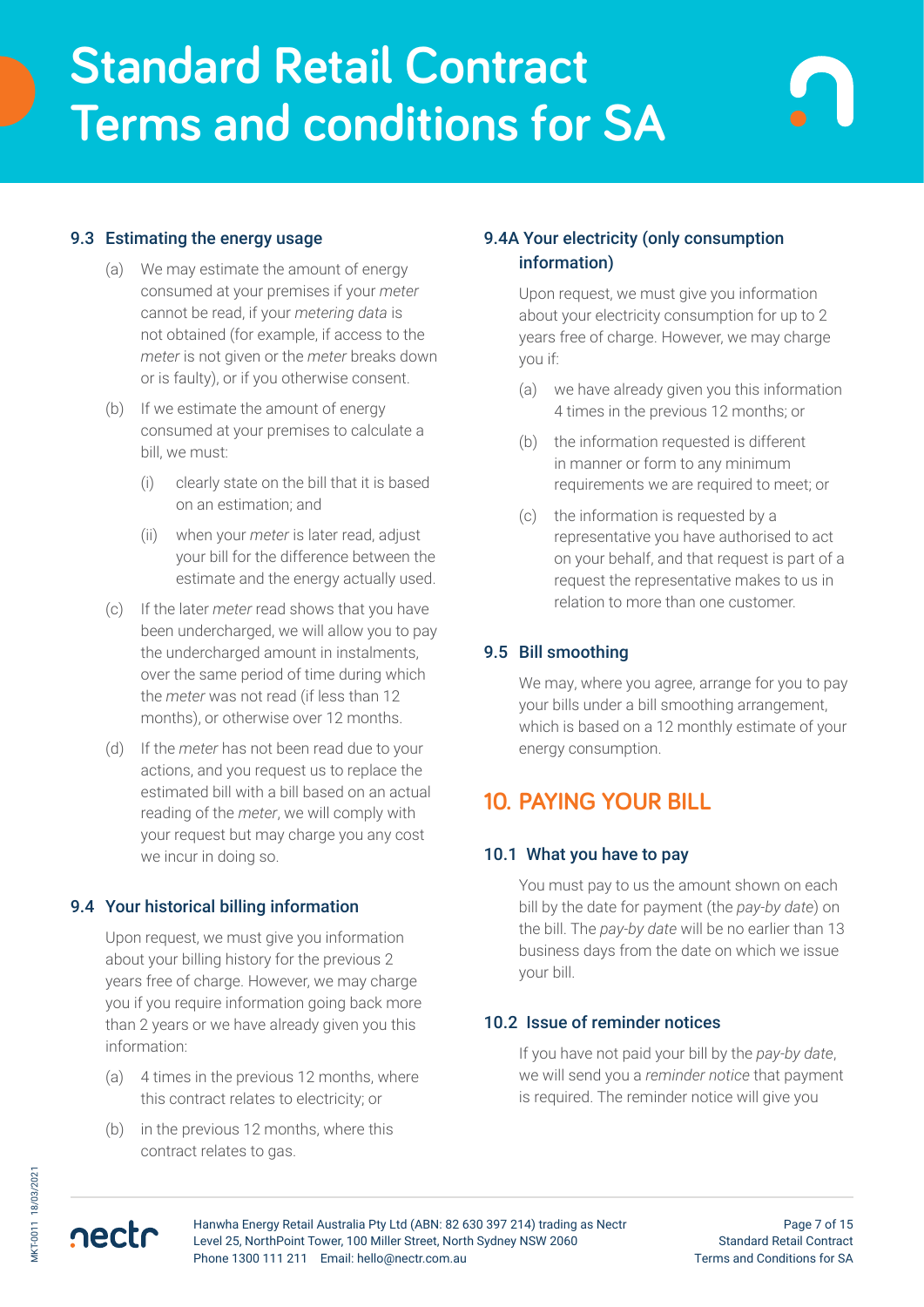a further due date for payment which will be not less than 6 business days after we issue the notice.

## 10.3 Difficulties in paying

- (a) If you have difficulties paying your bill, you should contact us as soon as possible. We will provide you with information about payment options.
- (b) If you are a residential customer and have told us that you have difficulty paying your bill, we must offer you the option of paying your bill under a payment plan. However, we are not obliged to do so if you have had 2 payment plans cancelled due to nonpayment in the previous 12 months or have been convicted of an offence involving the illegal use of energy in the previous 2 years.
- (c) Additional protections may be available to you under our Customer Hardship Policy and under the National Energy Retail Law and the Rules if you are a customer experiencing payment difficulties due to hardship. A copy of our Customer Hardship Policy is available on our website.

## 10.4 Late payment fees

If you have not paid a bill by the *pay-by date*, we may require you to pay a late payment fee, which is part of our standing offer prices published on our website.

## **11. METERS**

nectr

(a) You must allow us and our authorised representatives safe and unhindered access to your premises for the purposes of (where relevant):

- (i) reading, testing, maintaining, inspecting or altering any *metering* installation at the premises; and
- (ii) calculating or measuring energy supplied or taken at the premises; and
- (iii) checking the accuracy of *metered* consumption at the premises; and
- (iv) replacing *meters.*
- (b) We will use our best endeavours to ensure that a *meter* reading is carried out as frequently as is needed to prepare your bills, consistently with the *metering rules* and in any event at least once every 12 months.
- (c) If we or our representatives seek access to the premises under paragraph (a), we will:
	- (i) comply with all relevant requirements under the energy laws; and
	- (ii) carry or wear official identification; and
	- (iii) show the identification if requested.
- (d) If we propose to replace your electricity *meter* we must give you a notice with the right to elect not to have your meter replaced unless:
	- (i) your *meter* is faulty or sample testing indicates it may become faulty; or
	- (ii) you have requested or agreed to the replacement of your *meter*.

## **11A INTERRUPTION TO ELECTRICITY SUPPLY**

### 11A.1 Retailer may arrange retailer planned interruptions (maintenance repair etc)

(a) We may arrange *retailer planned interruptions* to the supply of electricity to your premises where permitted under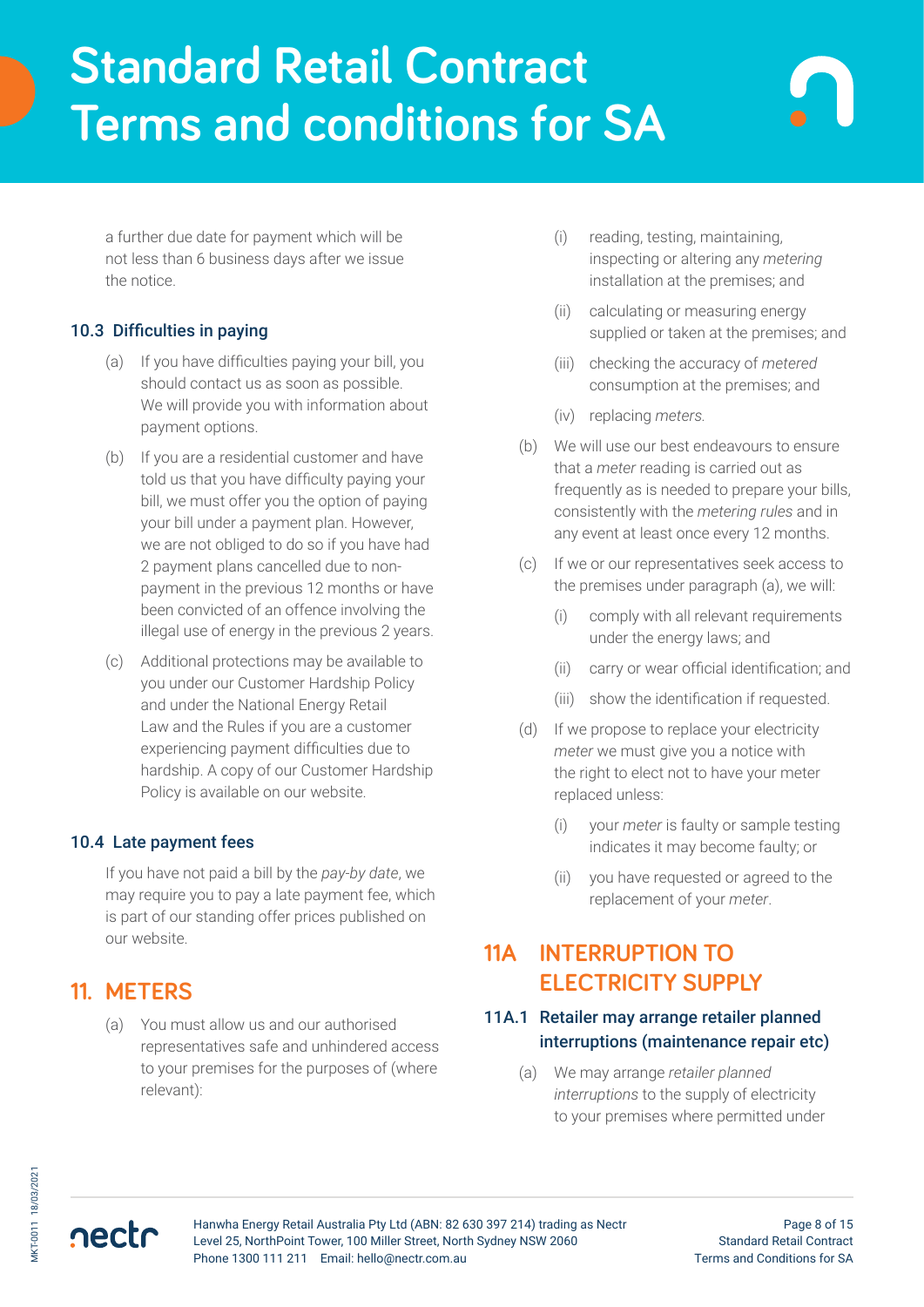the energy laws for the purpose of the installation, maintenance, repair or replacement of your electricity *meter*.

- (b) If your electricity supply will be affected by a *retailer planned interruption* arranged by us and clause 6.3(d)(iii) does not apply:
	- (i) we may seek your explicit consent to the *interruption* occurring on a specified date; or
	- (ii) we may seek your explicit consent to the *interruption* occurring on any day within a specified 5 business day range; or
	- (iii) otherwise, we will give you at least 4 business days notice of the *interruption* by mail, letterbox drop, press advertisement or other appropriate means.

## 11A.2 Your right to information about planned interruptions

- (a) If you request us to do so, we will use our best endeavours to explain a *retailer planned interruption* to the supply of electricity to the premises which was arranged by us.
- (b) If you request an explanation be in writing we must, within 10 business days of receiving the request, give you either:
	- (i) the written explanation; or
	- (ii) an estimate of the time it will take to provide a more detailed explanation if a longer period is reasonably needed.
- (c) For *interruptions* made by your distributor, we may refer you to your distributor to provide information.

## **12. UNDERCHARGING AND OVERCHARGING**

## 12.1 Undercharging

- (a) If we have undercharged you, we may recover the undercharged amount from you. If we recover an undercharged amount from you:
	- (i) we will not charge interest on the undercharged amount; and
	- (ii) we will offer you time to pay the undercharged amount in instalments over the same period of time during which you were undercharged (if less than 12 months), or otherwise over 12 months.
- (b) The maximum amount we can recover from you is limited to the amount that has been undercharged in the 9 months immediately before we notify you, unless the undercharge is your fault, or results from your unlawful act or omission.

## 12.2 Overcharging

- (a) Where you have been overcharged by less than \$50, and you have already paid the overcharged amount, we must credit that amount to your next bill.
- (b) Where you have been overcharged by \$50 or more, we must inform you within 10 business days of our becoming aware of the overcharge and, if you have already paid that amount, we must credit that amount to your next bill. However, if you request otherwise, we will comply with that request.
- (c) If you have stopped buying energy from us, we will use our best endeavours to pay the overcharged amount to you within 10 business days.

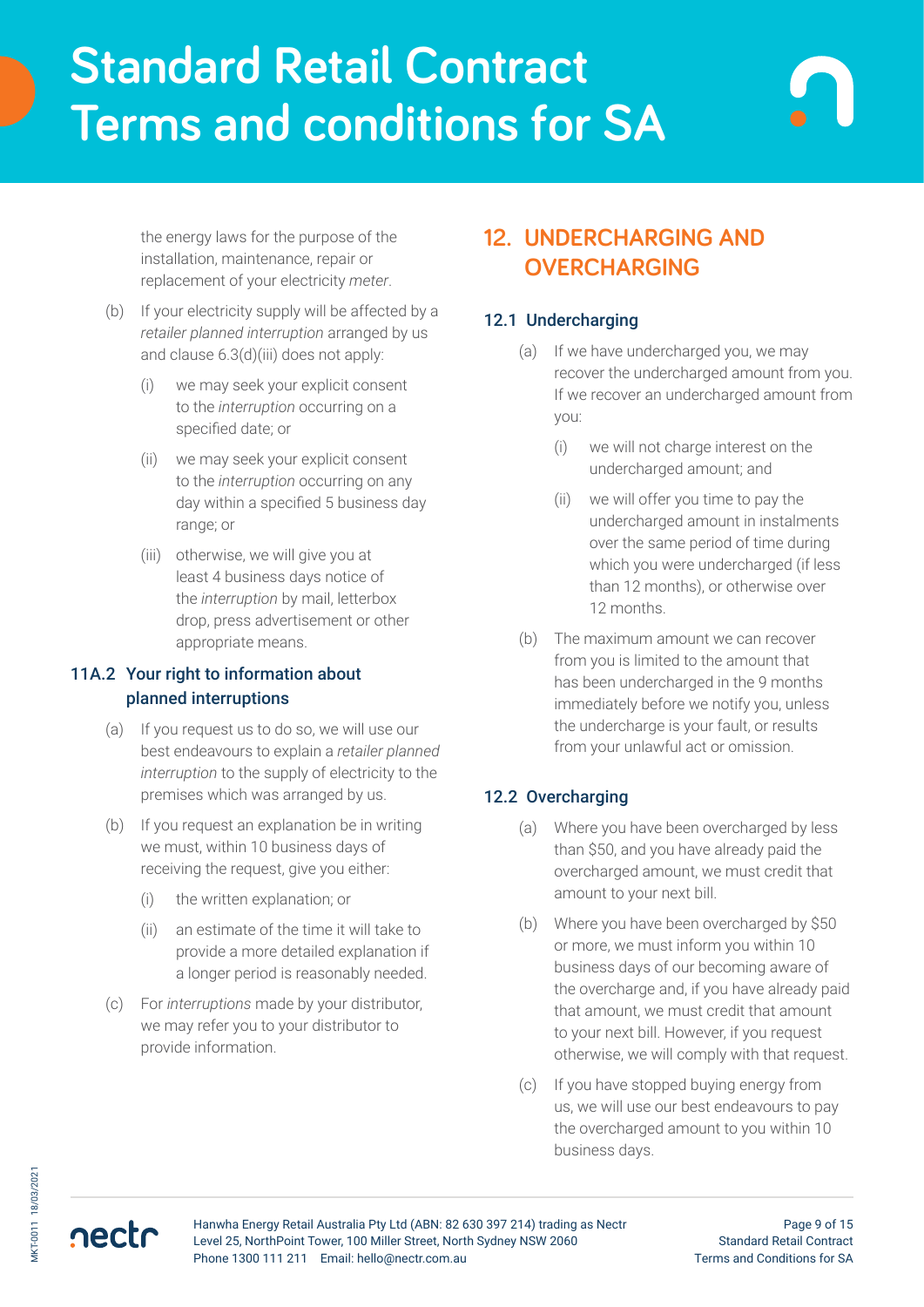(d) If you have been overcharged as a result of your own fault or unlawful act or omission, we may limit the amount we credit or pay you to the amount you were overcharged in the last 12 months.

### 12.3 Reviewing your bill

- (a) If you disagree with the amount you have been charged, you can ask us to review your bill in accordance with our standard complaints and dispute resolution procedures.
- (b) If you ask us to, we must arrange for a check of the *meter* reading or *metering data* or for a test of the *meter* in reviewing the bill. However, you may be required to pay for the cost of the check or test, if the check or test shows that the meter or metering data was not faulty or incorrect.
- (c) If your bill is being reviewed, you are still required to pay any other bills from us that are due for payment and the lesser of:
	- (i) the portion of the bill that you do not dispute; or
	- (ii) an amount equal to the average of your bills in the last 12 months.

## **13. SECURITY DEPOSITS**

## 13.1 Security deposit

We may require that you provide a *security deposit*. The circumstances in which we can require a *security deposit* and the maximum amount of the *security deposit* are governed by the Rules.

### 13.2 Interest on security deposits

Where you have paid a *security deposit*, we must pay you interest on the *security deposit* at a rate and on terms required by the Rules.

## 13.3 Use of a security deposit

- (a) We may use your *security deposit*, and any interest earned on the *security deposit*, to offset any amount you owe under this contract:
	- (i) if you fail to pay a bill and as a result we arrange for the disconnection of your premises; or
	- (ii) in relation to a final bill (i.e. a bill we issue when you vacate the premises or when you stop purchasing energy from us at your premises or when you request that your premises be disconnected).
- (b) If we use your *security deposit* or any accrued interest to offset amounts owed to us, we will advise you within 10 business days.

### 13.4 Return of security deposit

- (a) We must return your *security deposit* and any accrued interest in the following circumstances:
	- (i) you complete 1 years' payment (in the case of residential customers) or 2 years' payment (in the case of business customers) by the pay-by dates on our initial bills; or
	- (ii) subject to clause 14.3 of this contract, you stop purchasing energy at the relevant premises under this contract.

nectr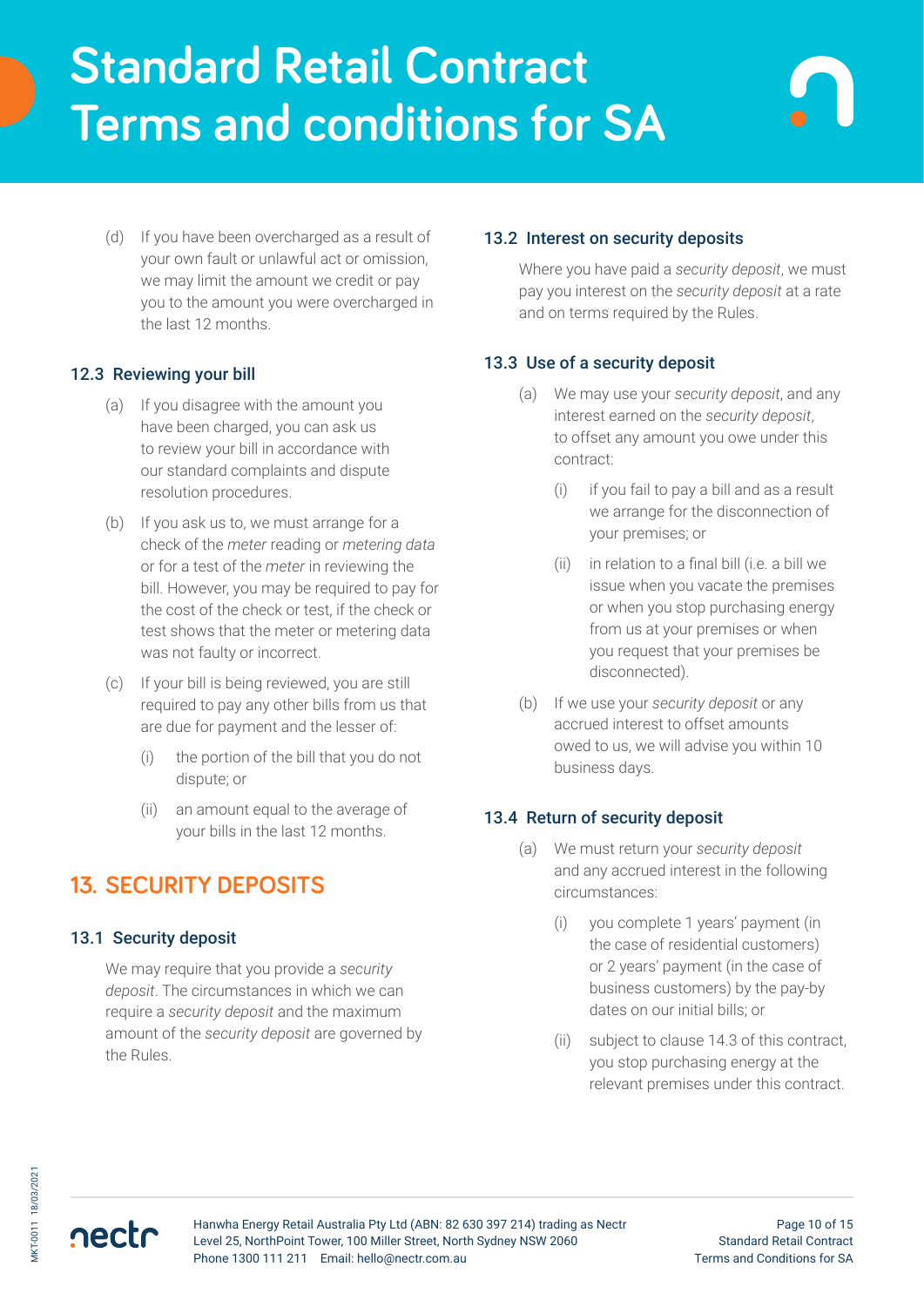(b) If you do not give us any reasonable instructions, we will credit the amount of the *security deposit,* together with any accrued interest, to your next bill.

## **14. DISCONNECTION OF SUPPLY**

### 14.1 When can we arrange for disconnection?

Subject to us satisfying the requirements in the Rules, we may arrange for the disconnection of your premises if:

- (a) you do not pay your bill by the *pay-by date* and, if you are a residential customer, you:
	- (i) fail to comply with the terms of an agreed payment plan; or
	- (ii) do not agree to an offer to pay the bill by instalments, or having agreed, you fail to comply with the instalment arrangement;
- (b) you do not provide a *security deposit* we are entitled to require from you; or
- (c) you do not give access to your premises to read a *meter* (where relevant) for 3 consecutive *meter* reads; or
- (d) you fail to give us safe and unhindered access to the premises as required by clause 11 or any requirements under the energy laws; or
- (e) there has been illegal or fraudulent use of energy at your premises in breach of clause 16 of this contract; or
- (f) we are otherwise entitled or required to do so under the Rules or by law.

### 14.2 Notice and warning of disconnection

Before disconnecting your premises, we must comply with relevant warning notice requirements and other provisions in the Rules,

and in relation to safe and unhindered access only, we must use our best endeavours to contact you to arrange an appointment with you for access to your premises in addition to any warning notice. However, we are not required to provide a warning notice prior to disconnection in certain circumstances (for example, where there has been illegal or fraudulent use of energy at your premises or where there is an emergency or health and safety issue).

### 14.3 When we must not arrange disconnection

- (a) Subject to paragraph (b), your premises may not be disconnected during the following times ('the protected period'):
	- (i) on a business day before 8.00am or after 3.00pm; or
	- (ii) on a Friday or the day before a public holiday; or
	- (iii) on a weekend or a public holiday; or
	- (iv) on the days between 20 December and 31 December (both inclusive) in any year; or
	- (v) if you are being disconnected under clause 14.1(a), during an extreme weather event.
- (b) Your premises may be disconnected within the protected period:
	- (i) for reasons of health and safety; or
	- (ii) in an emergency; or
	- (iii) as directed by a *relevant authority*; or
	- (iv) if you are in breach of clause 6.5 of your customer connection contract which deals with interference with energy equipment; or
	- (v) if you request us to arrange disconnection within the protected period; or

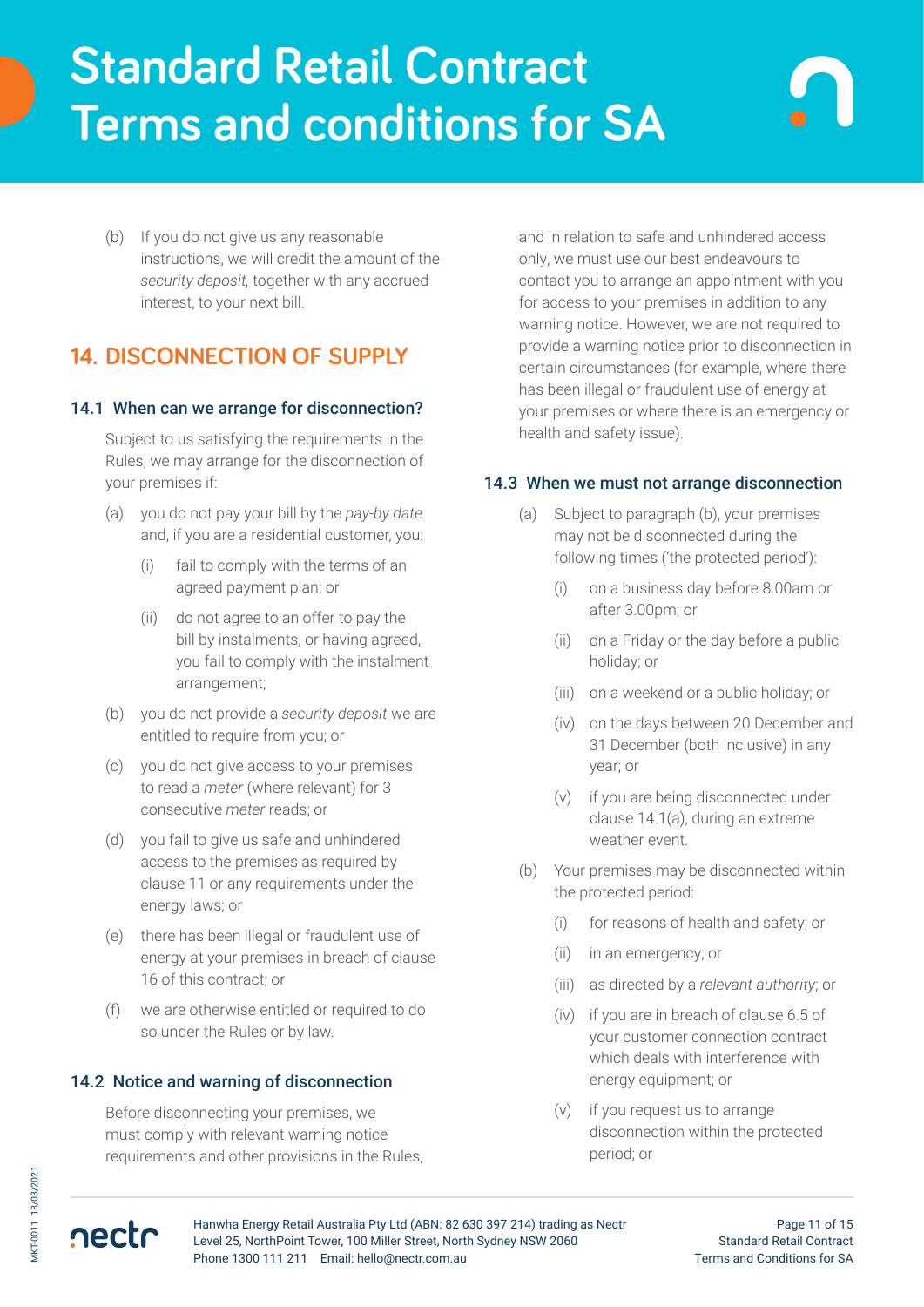- (vi) if your premises contain a commercial business that only operates within the protected period and where access to the premises is necessary to effect disconnection; or
- (vii) where the premises are not occupied.

## **15. RECONNECTION AFTER DISCONNECTION**

- (a) We must arrange for the reconnection of your premises if, within 10 business days of your premises being disconnected:
	- (i) you ask us to arrange for reconnection of your premises; and
	- (ii) you rectify the matter that led to the disconnection; and
	- (iii) you pay any reconnection charge (if requested).
- (b) We may terminate this contract 10 business days following disconnection if you do not meet the requirements in paragraph (a).

## **16. WRONGFUL AND ILLEGAL USE OF ENERGY**

## 16.1 Use of energy

You must not, and must take reasonable steps to ensure others do not:

- (a) illegally use energy supplied to your premises; or
- (b) interfere or allow interference with any energy equipment that is at your premises except as may be permitted by law; or
- (c) use the energy supplied to your premises or any energy equipment in a manner that:
- (i) unreasonably interferes with the connection or supply of energy to another customer; or
- (ii) causes damage or interference to any third party; or
- (d) allow energy purchased from us to be used otherwise than in accordance with this contract and the Rules; or
- (e) tamper with, or permit tampering with, any *meters* or associated equipment.

## **17. NOTICES AND BILLS**

- (a) Notices and bills under this contract must be sent in writing, unless this contract or the National Energy Retail Law and the Rules say otherwise.
- (b) A notice or bill sent under this contract is taken to have been received by you or by us (as relevant):
	- (i) on the date it is handed to the party, left at the party's premises (in your case) or one of our offices (in our case) or successfully faxed to the party (which occurs when the sender receives a transmission report to that effect); or
	- (ii) on the date 2 business days after it is posted; or
	- (iii) on the date of transmission (unless the sender receives notice that delivery did not occur or has been delayed) if sent electronically and the use of electronic communication has been agreed between us.
- (c) Our contact details for you to contact us or send us a notice are as set out in our bill to you, or as notified to you from time to time.

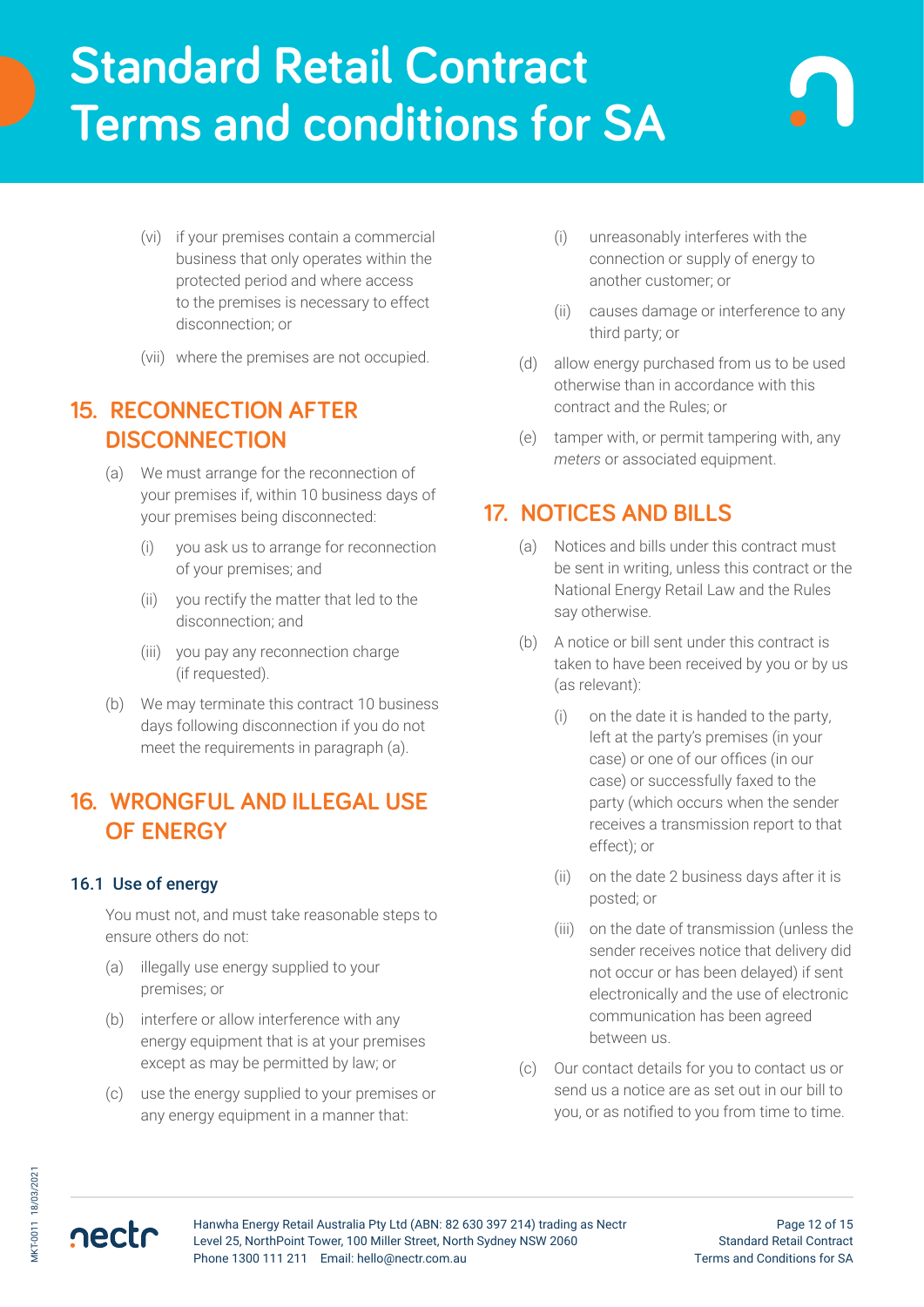## **18. PRIVACY ACT NOTICE**

We will comply with all relevant privacy legislation in relation to your personal information. You can find a summary of our privacy & credit reporting policy on our website. If you have any questions, you can contact our privacy officer.

## **19. COMPLAINTS AND DISPUTE RESOLUTION**

### 19.1 Complaints

If you have a complaint relating to the sale of energy by us to you, or this contract generally, you may lodge a complaint with us in accordance with our standard complaints and dispute resolution procedures.

#### Note:

Our standard complaints and dispute resolution procedures are published on our website.

### 19.2 Our obligations in handling complaints

If you make a complaint, we must respond to your complaint within the required timeframes set out in our standard complaints and dispute resolution procedures and inform you:

- (a) of the outcome of your complaint and the reasons for our decision; and
- (b) that if you are not satisfied with our response, you have a right to refer the complaint to the Energy & Water Ombudsman SA.

# **20. FORCE MAJEURE**

### 20.1 Effect of force majeure event

If either party to this contract cannot meet an obligation under this contract because of an event outside the control of that party ('a force majeure event'):

- (a) the obligation, other than an obligation to pay money, is suspended to the extent it is affected by the force majeure event for as long as the force majeure event continues; and
- (b) the affected party must use its best endeavours to give the other party prompt notice of that fact including full particulars of the event, an estimate of its likely duration, the extent to which the affected party's obligations are affected and the steps being taken to remove, overcome or minimise those effects.

### 20.2 Deemed prompt notice

If the effects of a force majeure event are widespread, we will be deemed to have given you prompt notice if we make the necessary information available by way of a 24 hour telephone service within 30 minutes of being advised of the event or otherwise as soon as practicable

## 20.3 Obligation to overcome or minimise effect of force majeure event

A party that claims a force majeure event must use its best endeavours to remove, overcome or minimise the effects of that event as soon as practicable.

nectr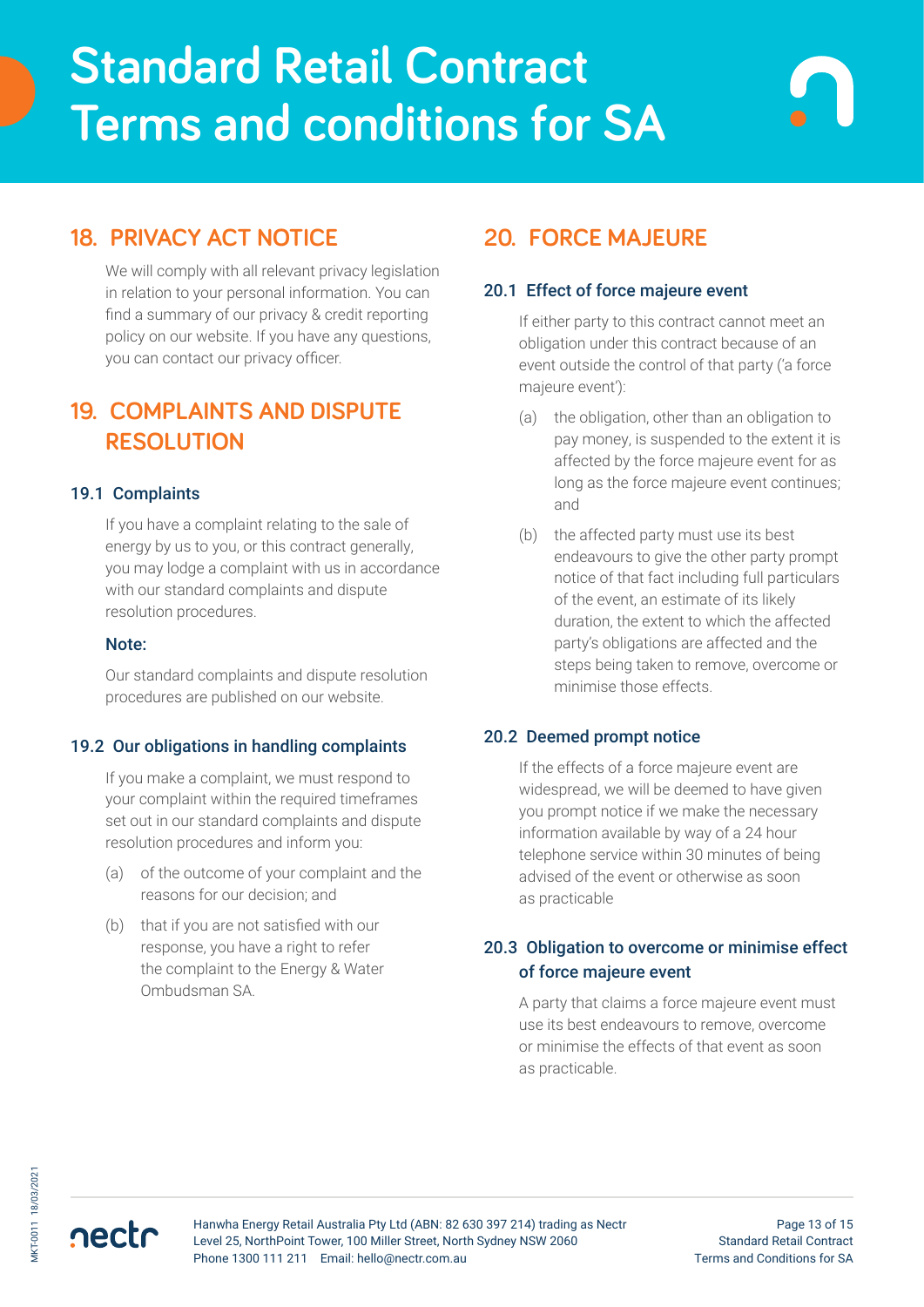### 20.4 Settlement of industrial disputes

Nothing in this clause requires a party to settle an industrial dispute that constitutes a force majeure event in any manner other than the manner preferred by that party.

## **21. APPLICABLE LAW**

*The laws* of the State of South Australia govern this contract.

## **22.RETAILER OF LAST RESORT EVENT**

If we are no longer entitled by law to sell energy to you due to a Retailer of Last Resort (RoLR) event occurring in relation to us, we are required under the National Energy Retail Law and the Rules to provide relevant information (including your name, billing address and metering identifier) to the entity appointed as the relevant designated retailer for the RoLR event and this contract will come to an end.

## **23.GENERAL**

### 23.1 Our obligations

Some obligations placed on us under this contract may be carried out by another person. If an obligation is placed on us to do something under this contract, then:

- (a) we are taken to have complied with the obligation if another person does it on our behalf; and
- (b) if the obligation is not complied with, we are still liable to you for the failure to comply with this contract.

### 23.2 Amending this contract

- (a) This contract may only be amended in accordance with the procedures set out in the National Energy Retail Law.
- (b) We must publish any amendments to this contract on our website.

## **SIMPLIFIED EXPLANATION OF TERMS**

billing cycle means the regular recurrent period for which you receive a bill from us;

business day means a day other than a Saturday, a Sunday or a public holiday;

customer means a person who buys or wants to buy energy from a retailer;

customer connection contract means a contract between you and your distributor for the provision of customer connection services;

designated retailer means the financially responsible retailer for the premises (where you have an existing connection) or the local area retailer (where you do not have an existing connection) for your premises;

disconnection means an action to prevent the flow of energy to the premises, but does not include an *interruption*;

distributor means the person who operates the system that connects your premises to the distribution network;

distributor planned interruption means an interruption for:

(a) the planned maintenance, repair or augmentation of the transmission system; or